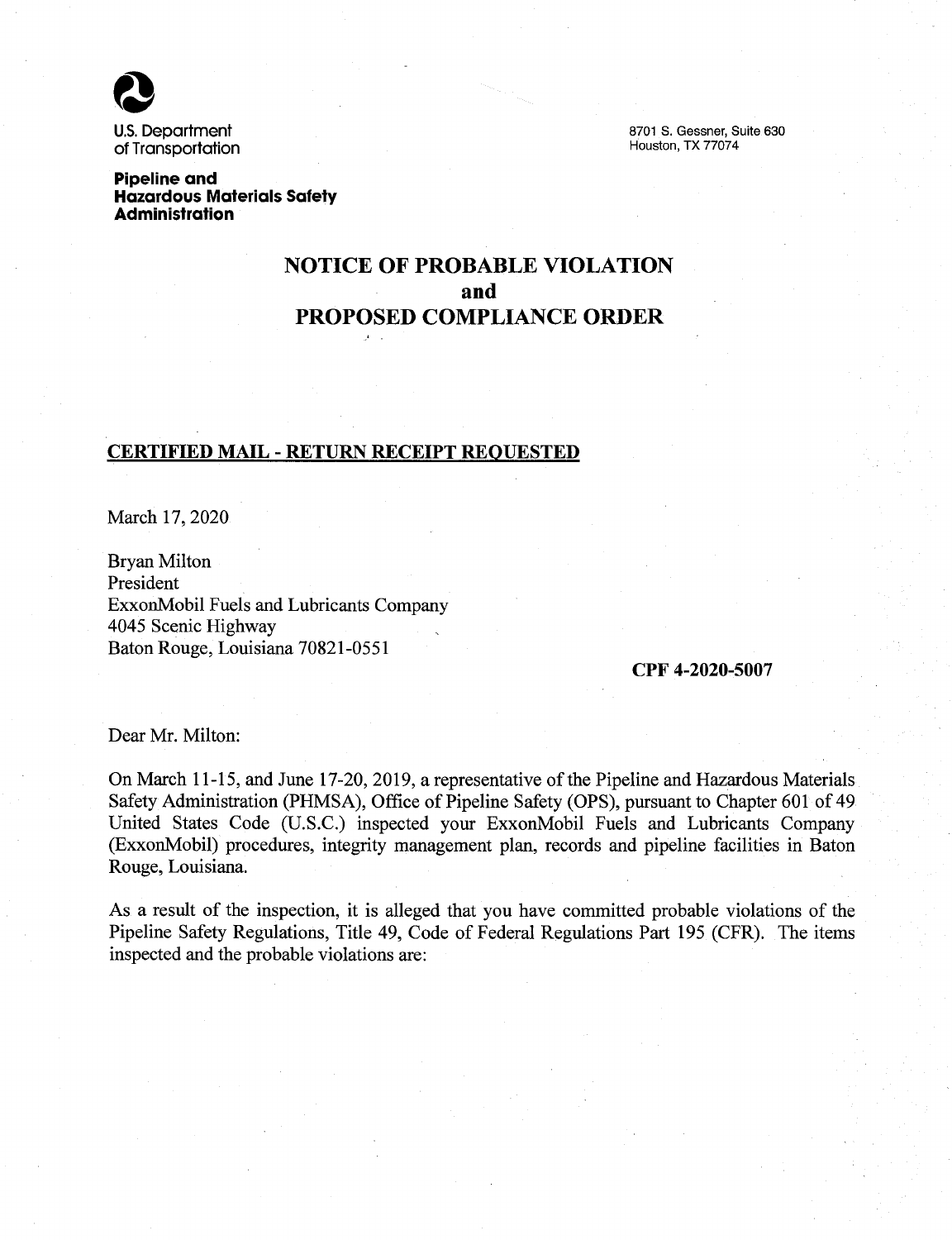#### **1. §195.1 Which pipelines are covered by this part?**

**(a) Covered. Except for pipelines listed in paragraph (b) of this Section, this Part applies to pipeline facilities and the transportation of hazardous liquids or carbon dioxide associated with those facilities in or affecting interstate or foreign commerce, including pipeline facilities on the Outer Continental Shelf (OCS).**  Covered pipelines include, but are not limited to...

**(c) Breakout tanks. Breakout tanks subject to this Part must comply with requirements that apply specifically to breakout tanks and, to the extent applicable, with requirements that apply to pipeline systems and pipeline facilities.** If **a conflict exists between a requirement that applies specifically to breakout tanks and a requirement that applies to pipeline systems or pipeline facilities, the requirement that applies specifically to breakout tanks prevails.** 

ExxonMobil failed to identify all breakout tanks at its Anchorage Tank Farm subject to 49 CFR Part 195.

During the PHMSA inspection, a review of the station piping determined that the jurisdictional status of all of the tanks within the facility was inaccurate. The review identified tanks that were omitted from regulatory oversight under 49 CFR Part 195.

#### **2.** § **195.420 Valve maintenance.**

## (a) Each operator shall, at intervals not exceeding 71/2 months, but at least twice each **calendar year, inspect each mainline valve to determine that it is functioning properly.**

ExxonMobil failed to inspect its DOT valves 4905A, 4905B, 4917A, and 4917B to determine that it is functioning properly at invervals not exceed 7½ months, but at least twice each calendar year as required by § 195.420(b). During the inspection, ExxonMobil had only one valve inspection record for these valves dated February 26, 2019, at the Anchorage Tank Farm facility and missed the inspections for the 2017 and 2018 calendar years.

#### **3.** § **195.406 Maximum operating pressure.**

**(a) Except for surge pressures and other variations from normal operations, no operator may operate a pipeline at a pressure that exceeds any of the following:** 

**(1) The internal design pressure of the pipe determined in accordance with §195.106. However, for steel pipe in pipelines being converted under §195.5, if one or more factors of the design formula (§195.106) are unknown, one of the following pressures is to be used as design pressure:**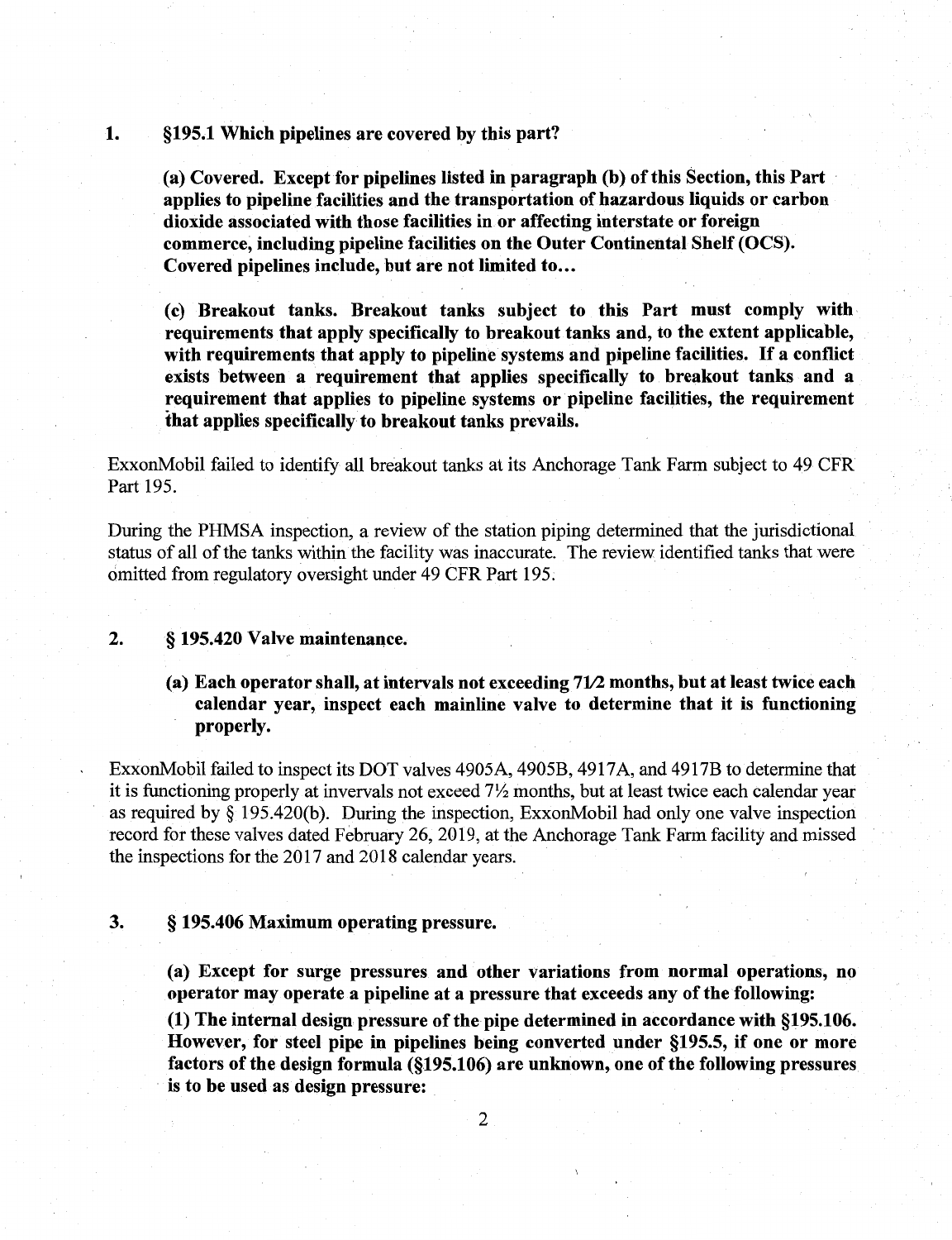(i) **Eighty percent of the first test pressure that produces yield under section N5.0 of Appendix N of ASME/ANSI B31.8 (incorporated by reference, see §195.3), reduced by the appropriate factors in §§195.106(a) and (e); or** 

(ii) If **the pipe is 323.8 mm (12¾ in) or less outside diameter and is not tested to yield under this paragraph, 1379 kPa (200 psig).** 

**(2) The design pressure of any other component of the pipeline.** 

**(3) Eighty percent of the test pressure for any part of the pipeline which has been pressure tested under Subpart E of this part.** ,

( **4) Eighty percent of the factory test pressure or of the prototype test pressure for any individually installed component which is excepted from testing under §195.305.** 

 $(5)$  For pipelines under  $\S(195.302(b)(1)$  and  $(b)(2)(i)$ , that have not been pressure **tested under Subpart E of this part, 80 percent of the test pressure or highest operating**  pressure to which the pipeline was subjected for 4 or more continuous hours that can **be demonstrated by recording charts or logs made at the time the test or operations were conducted.** 

ExxonMobil failed to establish the maximum operating pressure in accordance with  $\S 195.406$  for relief lines 4905 and 4917. ExxonMobil records provided during the inspection did not document a pressure test record for relief line 4905 as required by 195.406 (a)(l) and (a)(3) nor was it able to provide MOP internal pressure calculations for either relief line 4905 or relief line 4917 as required by  $195.406$  (a)(1).

#### **4.** § **195.452 Pipeline integrity managem~nt in high consequence areas.**

**(j) What is a continual process of evaluation and assessment to maintain a pipeline's integrity?** 

**(1) General. After completing the baseline integrity assessment, an operator must continue to assess the line pipe at specified intervals and periodically evaluate the integrity of each pipeline segment that could affect a high consequence area** 

ExxonMobil failed to complete the re-assessment of the pipeline at the required five-year assessment interval as required by  $\S$  195.452(i)(1). ExxonMobil did not perform an integrity assessment following its baseline assessment on November 22, 2002. ExxonMobil conducted its next assessment on July 20, 2017, ten years beyond the required time frame.

#### Proposed Compliance Order

Under 49 U.S.C. § 60122 and 49 CFR § 190.223, you are subject to a civil penalty not to exceed \$218,647 per violation per day the violation persists, up to a maximum of \$2,186,465 for a related series of violations. For violation occurring on or after November 27, 2018 and before July 31, 2019, the maximum penalty may not exceed \$213,268 per violation per day, with a maximum penalty not to exceed \$2,132,679. For violation occurring on or after November 2, 2015 and before November 27, 2018, the maximum penalty may not exceed \$209,002 per violation per day, with a

3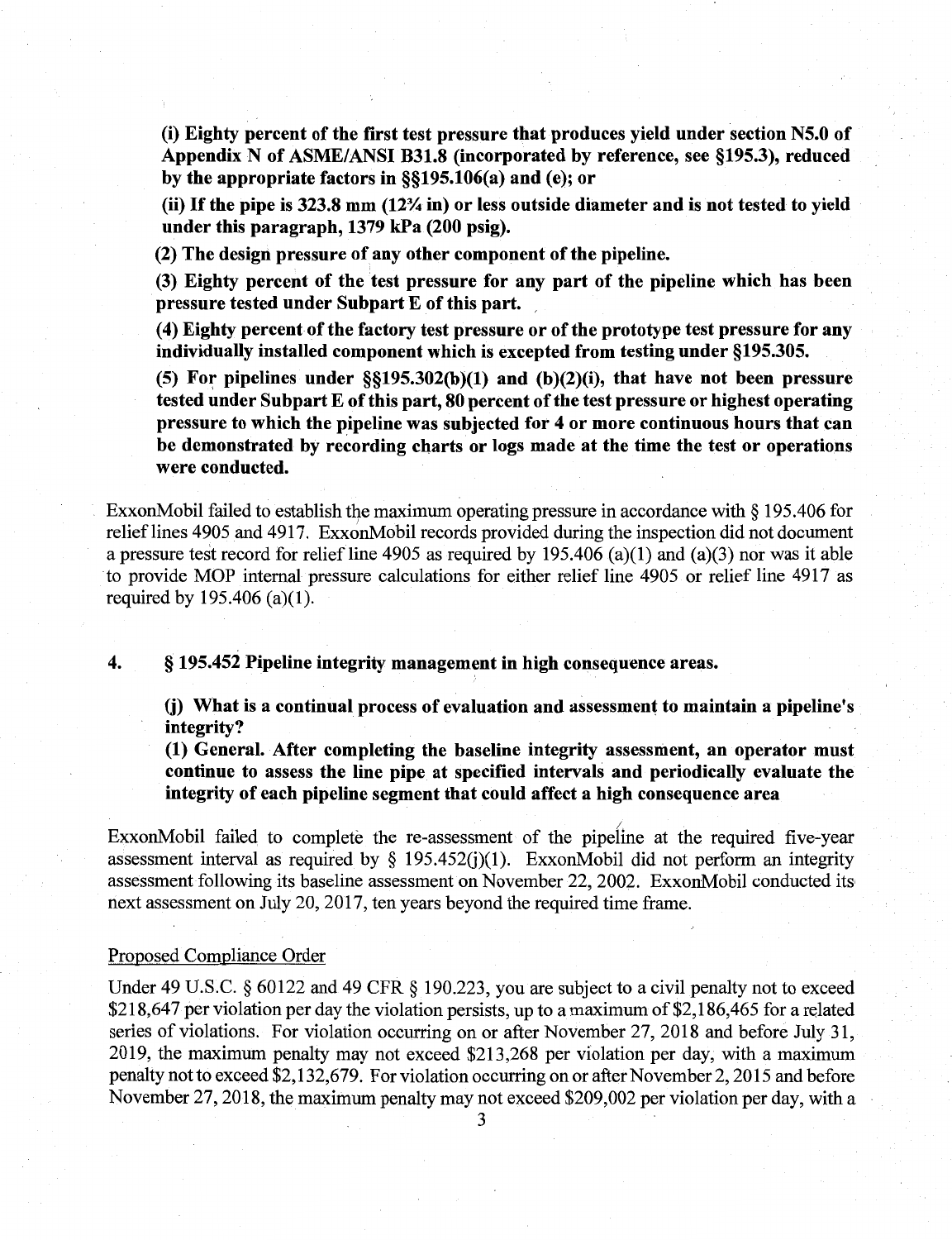maximum penalty not to exceed \$2,090,022. For violations occurring prior to November 2, 2015, the maximum penalty may not exceed \$200,000 per violation per day, with a maximum penalty not to exceed \$2,000,000 for a related series of violations.

We have reviewed the circumstances and supporting documents involved in this case, and have decided not to propose a civil penalty assessment at this time.

With respect to items 1, 2, and 3 pursuant to 49 U.S.C. § 60118, the Pipeline and Hazardous Materials Safety Administration proposes to issue a Compliance Order to ExxonMobil Fuels and Lubricants Company. Please refer to the *Proposed Compliance Order,* which is enclosed and made a part of this Notice.

#### Warning Item

With respect to item 4 we have reviewed the circumstances and supporting documents involved in this case and have decided not to conduct additional enforcement action or penalty assessment proceedings at this time: We advise you to promptly correct this item. Failure to do so may result in additional enforcement action.

#### Response to this Notice

Enclosed as part of this Notice is a document entitled *Response Options for Pipeline Operators in Enforcement Proceedings.* Please refer to this document and note the response options. All material you submit in response to this enforcement action may be made publicly available. If you believe that any portion of your responsive material qualifies for confidential treatment under 5 U.S.C. 552(b), along with the complete original document you must provide a second copy of the document with the portions you believe qualify for confidential treatment redacted and an explanation of why you believe the redacted information qualifies for confidential treatment under 5 U.S.C. 552(b).

Following the receipt of this Notice, you have 30 days to submit written comments, or request a hearing under 49 CFR § 190.211. If you do not respond within 30 days of receipt of this Notice, this constitutes a waiver of your right to contest the allegations in this Notice and authorizes the Associate Administrator for Pipeline Safety to find facts as alleged in this Notice without further notice to you and to issue a Final Order. If you are responding to this Notice, we propose that you submit your correspondence to my office within 30 days from receipt of this Notice. This period may be extended by written request for good cause.

In your correspondence on this matter, please refer to **CPF 4-2020-5007** and, for each document you submit, please provide a copy in electronic format whenever possible.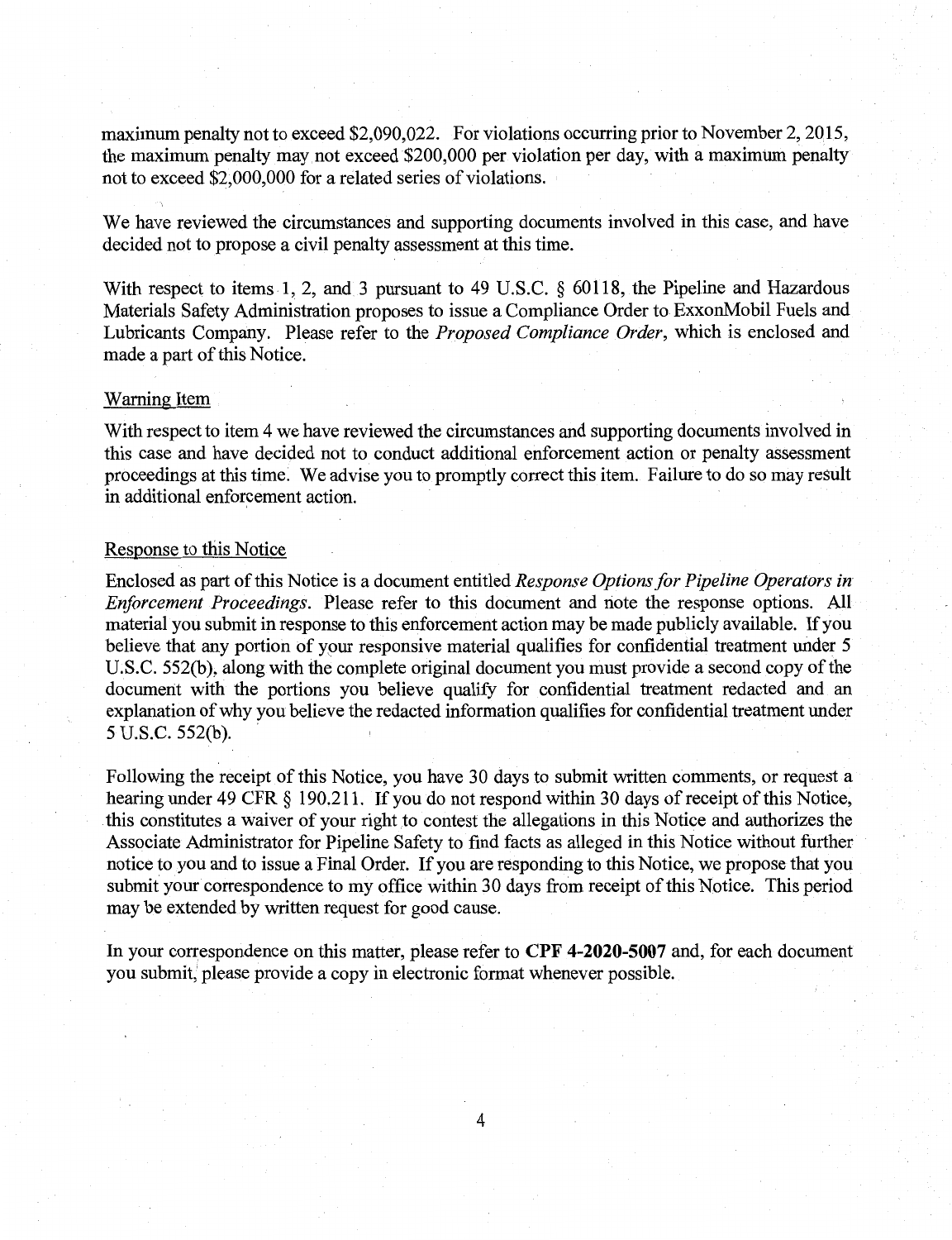Sincerely,

**A** Mary I. McDaniel, P. **Election**<br>Director, Southwest Region Pipeline and Hazardous Materials.Safety Administration

cc: Gloria M. Moncada, Senior Executive, ExxonMobil Fuels and Lubricants Company, 4045 Scenic Highway, Baton Rouge, Louisiana 70821-0551

Enclosures: *Proposed Compliance Order Response Options for Pipeline Operators in Enforcement Proceedings*